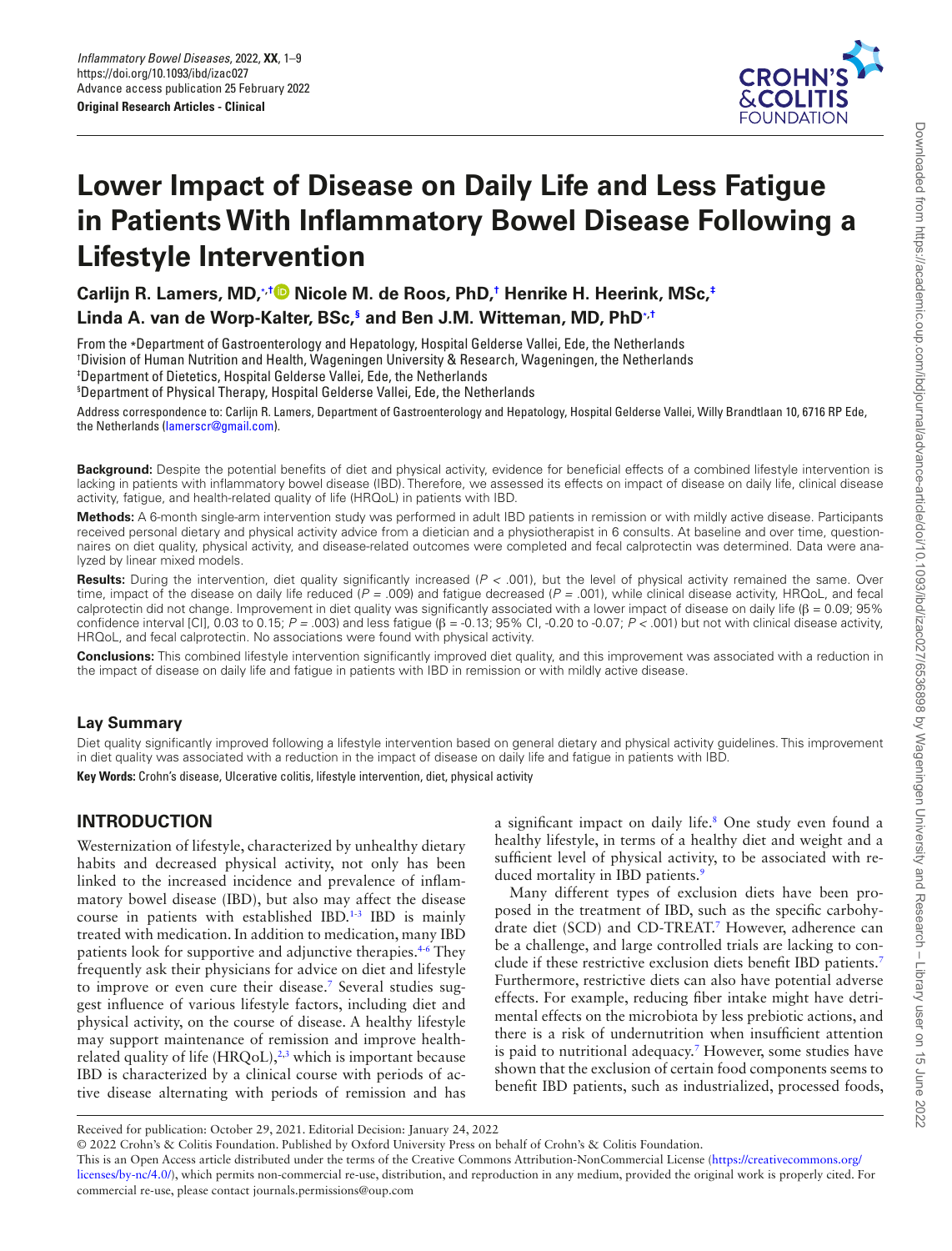animal fat, and red and processed meat.<sup>[10,](#page-8-5)[11](#page-8-6)</sup> Excluding these foods not only may reduce proinfammatory processes, but also is in line with the general dietary guidelines on healthy eating. These guidelines recommend a diet rich in vegetables, fruit, and fber, which also appears to beneft IBD patients[.4](#page-8-0)

In addition to dietary interventions, several studies have evaluated different physical activity interventions, and limited but promising evidence suggests that physical activity can beneft overall health, physical well-being, and HRQoL.<sup>5</sup> Regular physical activity is associated with an increased biodiversity of the gut microbiome and release of protective myokines like interleukin-6 from working skeletal muscles, both promoting an anti-inflammatory state.<sup>12,13</sup> In a prospective cohort study, a higher level of physical activity was associated with a lower risk of relapse among IBD patients in remission[.14](#page-8-10) In a review, it was recommended to maintain an active lifestyle consisting of endurance and resistance exercise.<sup>6</sup> Combining all evidence, regular physical activity of low-moderate intensity, including cardio and resistance exercise, may positively affect HRQoL and infammation in IBD patients.[4](#page-8-0)

Although studies have been performed assessing the effects of diet or physical activity interventions, little information is available on combined lifestyle interventions in IBD patients. In other chronic conditions such as type 2 diabetes and obesity, interventions in which diet and physical activity are combined seem to be more effective than diet-only or physical activity–only interventions[.15](#page-8-11) So far, 2 combined lifestyle intervention studies have been performed in IBD patients by a research group from Germany. Their intervention focused on psychological aspects such as stress reduction and management, while diet and physical activity were secondary aspects of which changes were not reported, and their intervention lasted only 10 weeks.<sup>16,17</sup> No studies to date have examined effects of a lifestyle intervention focusing on diet and physical activity in IBD patients. Therefore, we performed a 6-month combined lifestyle intervention study in which we provided personal dietary and physical activity advice to improve the lifestyle of IBD patients. The aim of this study was to investigate the effect of this 6-month lifestyle intervention primarily on the impact of disease on daily life and secondarily on clinical disease activity, HRQoL, and fatigue. In addition to these subjective measures, changes in fecal calprotectin were investigated. Patient experiences with the combined lifestyle intervention were also evaluated in this study.

## **METHODS**

#### Study Population

Participants were recruited between February 2020 and February 2021 via the outpatient clinic of Hospital Gelderse Vallei in Ede, the Netherlands. Inclusion criteria were a histologically proven diagnosis of Crohn's disease (CD) or ulcerative colitis (UC, total, or left-sided) at least 2 years before recruitment, 18 to 70 years of age, remission or mildly active disease that did not require immediate medication change, and at least 1 fare-up in the past 2 years. Participants were excluded when they already adhered well to the Dutch dietary guidelines (*Eetscore* Food Frequency Questionnaire [*Eetscore*-FFQ] > 120 points), used prednisone, had a stoma or pouch, and when they already participated in another intervention study. This study was approved by the Medical Ethical Committee of Wageningen University (METC nr. 19/18) and conducted in accordance with the Declaration of Helsinki and is registered on the Netherlands Trial Register (NL8267). All participants provided written informed consent.

#### Study Design

A 6-month single-arm intervention study was performed. Participants were intensively supervised by a dietician and a physiotherapist for 3 months. During these frst 3 months, the focus was to change lifestyle. Five consults were scheduled for each participant, of which 3 were planned to be performed at the hospital and 2 by telephone. Owing to coronavirus disease 2019 (COVID-19) restrictions, 2 hospital consults were replaced by video consults for the majority of participants ([Figure 1\)](#page-1-0). After 3 months, participants were followed up for another 3 months. During these second 3 months, the focus was to maintain lifestyle change; participants had 1 follow-up telephone consult to support them in maintaining their lifestyle change and to answer questions. Between consults, participants had the opportunity to email their dietician or physiotherapist with questions. Several measurements were performed at 4 time points (baseline and 1 month, 3 months, and 6 months after baseline) to assess the effects of the intervention.

#### Lifestyle Intervention

During the 6-month combined lifestyle intervention, participants adhered as well as possible to a healthy diet and physical activity level through intensive advice from a dietician and a physiotherapist. Dietary recommendations were based on the Dutch dietary guidelines with a few adjustments.<sup>18</sup> In short, the recommended diet was mainly plant based and rich in vegetables, fruits, whole grains, and nuts. Tea, coffee, and water were the preferred drinks. Furthermore, participants were advised to limit their intake of red and processed meat, soft drinks, and other processed foods. The recommended intake of vegetables (>300 g/d) was higher than the

<span id="page-1-0"></span>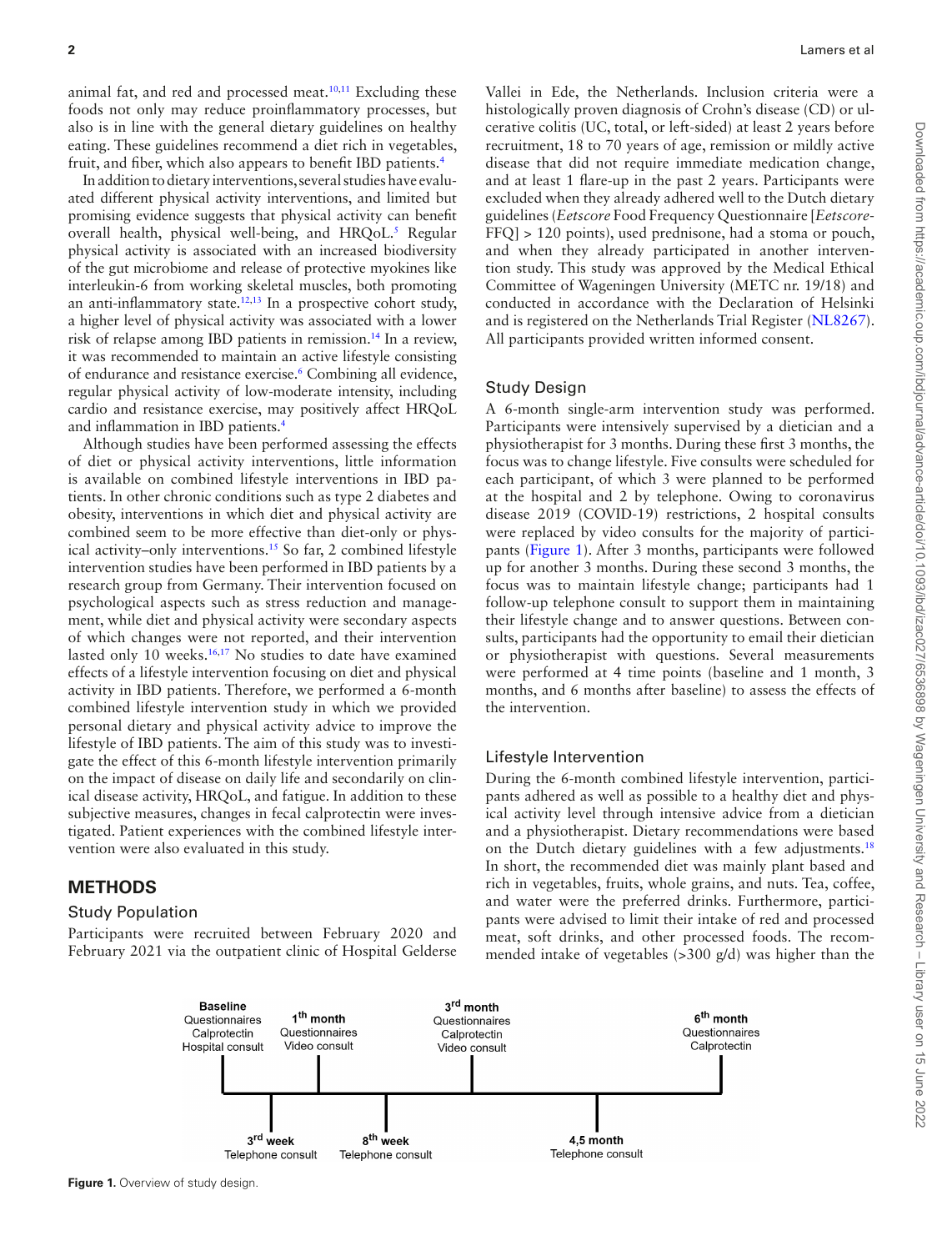Dutch dietary guidelines to achieve a higher fber intake that is known for its benefcial effects on IBD symptoms and the gut microbiota[.19](#page-8-15) Besides, there was a stricter limit on red meat intake (maximum 100 g/wk) because red meat seems to be associated with disease relapse and detrimental effects on the gut microbiota[.20](#page-8-16) Physical activity recommendations were based on the Dutch physical activity guidelines: exercise at moderate intensity for 30 minutes per day at least 5 days per week.<sup>21</sup> A combination of cardio (eg, walking, running, cycling, and swimming) and resistance exercise was advised and the statement "more exercise is better" applied. The exact dietary and physical activity adjustments were expected to vary per person because baseline diet quality and level of physical activity would differ per person, but the targets were the same. Therefore, a personalized approach was applied and discussed between the participant, dietician, and physiotherapist. By setting goals, giving feedback, shaping knowledge, and repeating advice, the goal was to achieve a long-term behavior change.<sup>22</sup> Throughout the study, participants were supported by a booklet with dietary and physical activity guidelines, an app with recipes, and a booklet with examples of physical activity exercises.

## Study Assessments

## *Assessment of diet quality and level of physical activity*

Diet quality was assessed using the *Eetscore*-FFQ. This is a short FFQ that is scored with the Dutch Healthy Diet 2015-index that is based on the Dutch dietary guidelines.<sup>23</sup> Dietary assessment by the *Eetscore*-FFQ is based on 16 food components (vegetables, fruit, whole-grain products, legumes, nuts, dairy, fsh, tea, fats and oils, coffee, red meat, processed meat, sweetened beverages and fruit juices, alcohol, salt, and unhealthy choices) with a score from 0 to 10 per component, resulting in a total score between 0 and 160. Higher scores indicate better adherence to the dietary guidelines.

Physical activity was assessed using the Short Questionnaire to Assess Health-Enhancing Physical Activity.<sup>24</sup> The Short Questionnaire to Assess Health-Enhancing Physical Activity contains questions regarding multiple activities during an average week in the past month, namely commuting activities, leisure-time activities, household activities, and activities at work or school. Number of days per week, average time per day, and intensity of every activity were reported. The total level of physical activity was calculated by summing up different activity scores that were calculated by the duration of an activity in minutes per week times the corresponding metabolic equivalent of the task. Higher scores indicate a higher level of physical activity.

#### *Assessment of clinical effects of lifestyle intervention*

Several questionnaires were used to assess clinical effects of the lifestyle intervention. The primary outcome, impact of disease on daily life, was assessed using the Infammatory Bowel Disease Disability Index (IBD-DI), a 28-item questionnaire covering limitations across 5 domains: overall health, body functions (sleep, mood, abdominal pain, defecation, weight), body structures (blood in stool, arthralgia), activity participation (work/education, interpersonal activities), and environmental factors (effects of medication, food, family and health care).<sup>25,26</sup> The total score ranges from -80 (maximum degree of disability) to 22 (no disability); thus, higher scores represent less impact of disease on daily life.

Clinical disease activity was assessed using the patient Harvey-Bradshaw index (P-HBI) for participants with CD and the patient Simple Clinical Colitis Activity Index (P-SCCAI) for participants with UC.<sup>27,28</sup> Higher scores represent more active disease.

HRQoL was assessed using the Infammatory Bowel Disease Questionnaire (IBDQ), a 32-item questionnaire to assess disease specifc HRQoL with a score range from 32 to 224[.29](#page-8-25) Higher scores represent better HRQoL.

Fatigue was assessed using the Infammatory Bowel Disease Fatigue Scale (IBD-F), patient self-assessment scale that consists of 2 parts: 5 questions about the frequency, duration, and severity of fatigue, followed by 30 questions about the impact of fatigue on daily life.[30](#page-8-26) Scores on the frst part range from 0 to 20 and on the second part from 0 to 120. Higher scores represent more (impact of) fatigue.

## *Assessment of biochemical effects of lifestyle intervention*

Infammation was assessed by fecal calprotectin. Participants were provided with materials and instructions to collect fecal samples at home at baseline and at 3 and 6 months. Samples were stored in participants' refrigerators before transfer to the study laboratory for analysis. Fecal calprotectin was determined using a sandwich enzyme-linked immunosorbent assay. Fecal calprotectin concentrations for this assay ranged from 0 to  $2500 \mu g/g$ .

#### *Assessment of participant characteristics*

All participants completed a general questionnaire on demographics, level of education, smoking, medication use, and previous IBD-related surgeries. Disease phenotype according to the Montreal classifcation was derived from their medical records.

#### *Evaluation of lifestyle intervention*

After 6 months, participants completed a questionnaire consisting of questions about meeting expectations, number and timing of consults, and feasibility of dietary and physical activity advice to gain insight into their experiences with the intervention.

## Sample Size Calculation and Statistical Analysis

Sample size calculation revealed that a sample of 24 participants was needed to detect a change in IBD-DI of 10 points with an SD of 17 points, a 5% significance level, and a power of 80%. Accounting for a 20% dropout, a total of 30 participants needed to be enrolled.

Normally distributed data are presented as mean  $\pm$  SD, skewed data as median with interquartile range (IQR), and categorical data as counts and percentages. Linear mixed models were used to analyze changes in diet quality, physical activity, and disease-related outcomes within subjects over time (fxed main factor) to account for repeated measures. Baseline values were used as reference. If effect of time was signifcant, pairwise comparisons between baseline and each subsequent time point were performed with Bonferroni correction to adjust for multiple comparisons. Further linear mixed models were performed to assess whether changes in diet quality and physical activity (fxed main covariates) were associated with changes in the disease-related outcomes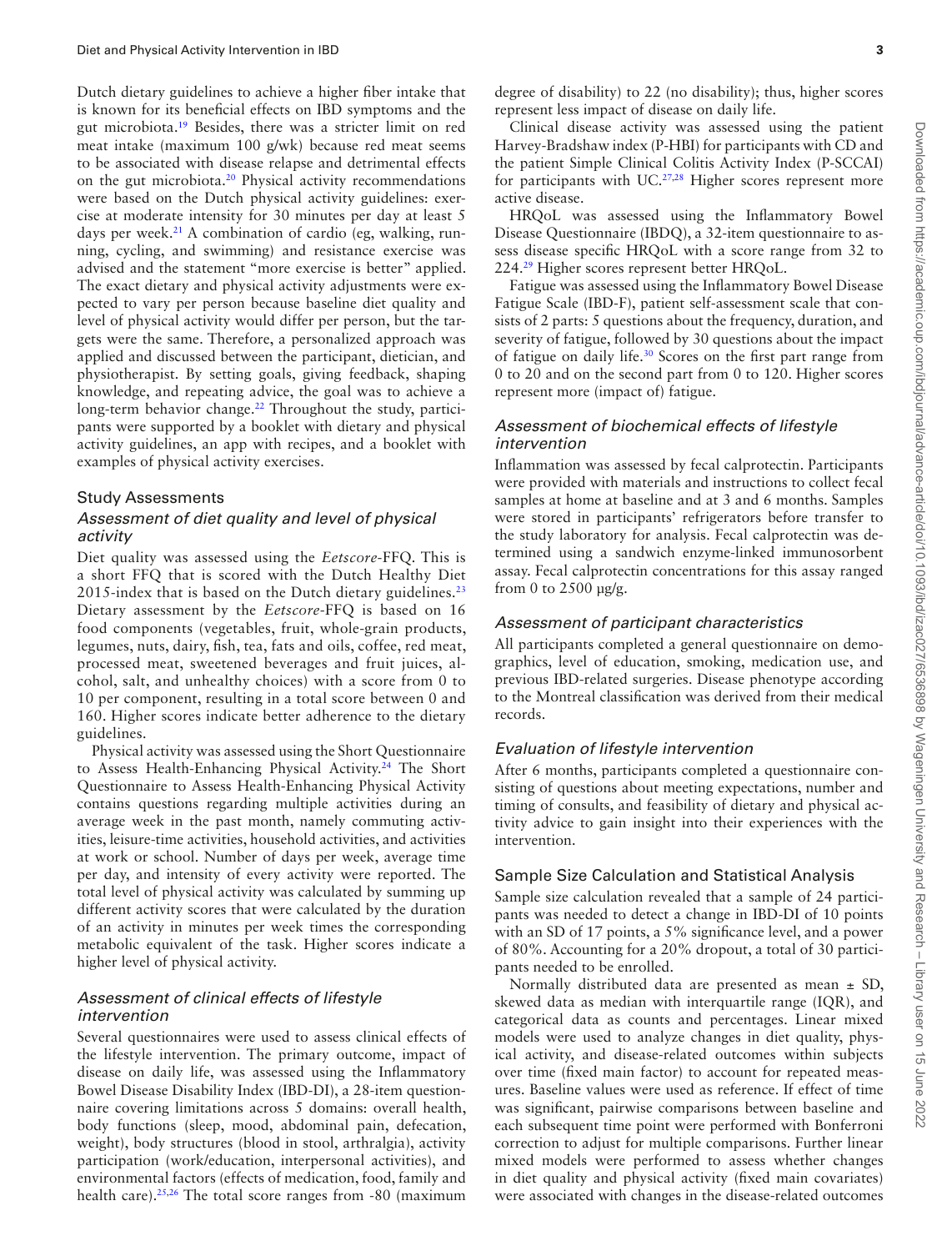(dependent variables). Again, baseline values were used as reference with time as repeated measure. A random intercept was used with an identity covariance structure. Linear mixed model data are reported as the fxed effect estimates with 95% confdence intervals (CIs) or SE. A *P* value of <.05 was considered statistically signifcant. Statistical analysis was performed using IBM SPSS Statistics version 24 (IBM Corp, Armonk, NY, USA).

## **RESULTS**

#### Participant Characteristics

In total, 29 participants were included. Within 2 weeks after the start, 1 participant required extra medication for active disease and was therefore excluded from the study. It was unlikely that her flare-up was due to the lifestyle intervention, as we learned afterward that she withheld information about increasing complaints before the start of the study. During the study, 3 female participants withdrew after 2, 3, and 8 weeks, respectively, because of time constraints. One other female participant dropped out after 8 weeks because she was diagnosed with breast cancer. In total, 24 (83%) participants completed the study. For the analysis, all participants with at least 2 measurements were included, resulting in 26 participants for the analysis. Baseline characteristics of these participants are shown in [Table 1](#page-3-0). Most participants were female (58%), had UC (54%), and were highly educated (61%). Their median age was 36 (IQR, 30-52) years, mean body mass index was  $26.4 \pm 3.8$  kg/m<sup>2</sup>, and median disease duration was 11 (IQR, 5-14) years.

## Assessment of Diet Quality and Level of Physical Activity

At baseline, mean diet quality was  $94.4 \pm 3.1$  and mean total physical activity score was  $8006 \pm 936$  ([Figure 2,](#page-4-0) [Supplementary Table 1\)](http://academic.oup.com/ibdjournal/article-lookup/doi/10.1093/ibd/izac027#supplementary-data). During the intervention, diet quality improved in all participants. Mean diet quality signifcantly improved with 39 points to 133.5 ± 3.1 after 1 month (*P <* .001) and was still 128.5 ± 3.2 after 6 months (*P <* .001). When looking at the different components of diet quality, a signifcant increase was seen in the intake of vegetables, fruit, wholegrain products, legumes, nuts, dairy, and fsh (*P <* .01 for all), while a signifcant decrease was seen in the intake of red meat, processed meat, sweetened beverages, alcohol, and unhealthy choices  $(P < .01$  for all) ([Figure 3](#page-4-1)). The intake of fat and oils  $(P = .76)$  and salt  $(P = .08)$  did not significantly change. We also observed no signifcant changes in total physical activity score or in the amounts of low-, moderate-, and high-intensity physical activity. However, mean body mass index significantly decreased from  $26.4 \pm 3.8$  kg/m<sup>2</sup> at baseline to 25.0 ± 3.9 kg/m2 after 6 months (*P <* .001).

## Assessment of Clinical Effects of Lifestyle Intervention

The estimated marginal means and standard errors of all disease-related outcomes at each time point are shown in [Figure 4](#page-5-0) [\(Supplementary Table 1](http://academic.oup.com/ibdjournal/article-lookup/doi/10.1093/ibd/izac027#supplementary-data)). Impact of disease on daily life (IBD-DI) (*P =* .009) and fatigue (IBD-F) (*P =* .001) signifcantly reduced over time, while no change was found for clinical disease activity and HRQoL. In pairwise comparisons between baseline and subsequent time points, mean IBD-DI signifcantly increased between baseline and 3 months (*P =* .037) and baseline and 6 months (*P =* .011), although not

<span id="page-3-0"></span>**Table 1.** Baseline characteristics of study population (n = 26)

| Female                            | 15(58)         |
|-----------------------------------|----------------|
| Age, y                            | $36(30-52)$    |
| BMI, $\text{kg/m}^2$              | $26.4 \pm 3.8$ |
| Level of education <sup>a</sup>   |                |
| Low                               | 2(8)           |
| Intermediate                      | 8(31)          |
| High                              | 16(61)         |
| Current smoker                    | 2(8)           |
| Crohn's disease                   | 12 (46)        |
| $A1$ —Diagnosis <16 y             | 1(8)           |
| A2-Diagnosis 17-40 y              | 9(75)          |
| $A3$ —Diagnosis >40 y             | 2(17)          |
| $L1$ -Ileum                       | 4(33)          |
| L2-Colon                          | 2(17)          |
| L3-Ileocolon                      | 6(50)          |
| L4-Upper GI tract                 | 1(8)           |
| B1—Nonstricturing, nonpenetrating | 9 (75)         |
| B2—Stricturing, nonpenetrating    | 2(17)          |
| B3-Stricturing, penetrating       | 1(8)           |
| Perianal                          | 1(8)           |
| Ulcerative colitis                | 14(54)         |
| E1-Proctitis                      | 0(0)           |
| E2-Left-sided colitis             | 7(50)          |
| E3-Pancolitis                     | 7(50)          |
| Disease duration, y               | $11(5-14)$     |
| Medication use                    |                |
| $5-ASA$                           | 10(38)         |
| Corticosteroids                   | 1(4)           |
| Immunomodulators                  | 11 (42)        |
| Biologicals                       | 14 (54)        |
| None                              | 0(0)           |
| Prior IBD-related surgery         | 3(12)          |

Values are n  $(%)$ , median (interquartile range), or mean  $\pm$  SD.

Abbreviations: 5-ASA, 5-aminosalicylic acid; BMI, body mass index; GI, gastrointestinal; IBD, infammatory bowel disease. a Education level: no education, primary or lower vocational education and

<span id="page-3-1"></span>lower general secondary education (low); secondary vocational education and higher general secondary education (intermediate); higher vocational education and university (high).

between baseline and 1 month (*P =* .38). Pairwise comparisons for IBD-F showed a signifcant decrease in mean IBD-F between baseline and 3 months (*P =* .002) and between baseline and 6 months (*P =* .008), although not between baseline and 1 month (*P =* .07).

When looking at associations between lifestyle change and change in disease-related outcomes, linear mixed models showed that improvement in diet quality over time was signifcantly associated with impact of disease on daily life (β = 0.09; 95% CI, 0.03 to 0.15; *P =* .003) and fatigue (β = -0.13; 95% CI, -0.20 to -0.07; *P <* .001) ([Table 2\)](#page-6-0). These associations remained when corrected for physical activity. Physical activity alone was not associated with any of the disease-related outcomes. Overall, the association between diet quality and disease-related outcomes was small, with each 10-point increase in diet quality being associated with a 0.9-point reduction in impact of disease on daily life and a 1.3-point decrease in fatigue.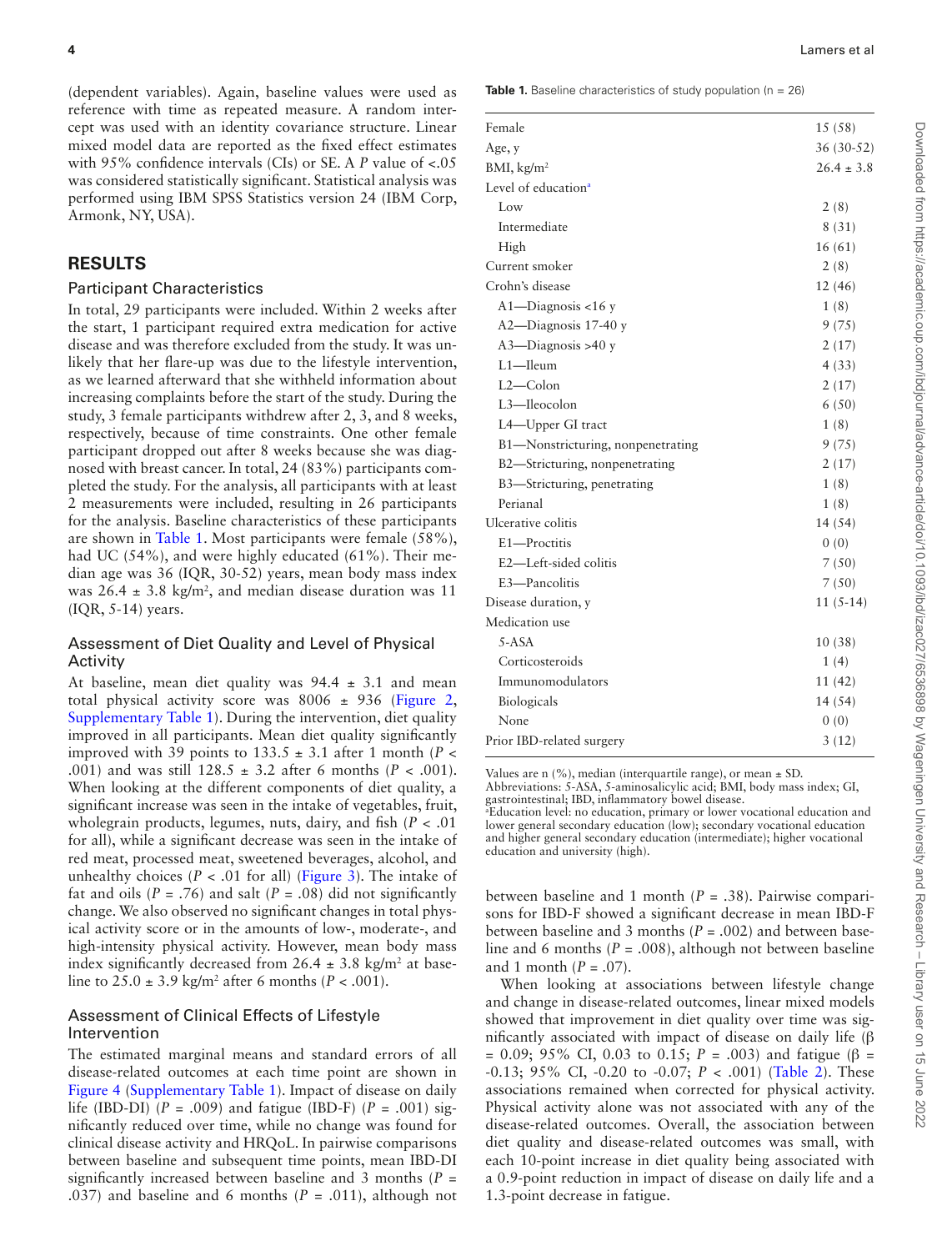

<span id="page-4-0"></span>Figure 2. Diet quality and physical activity at baseline, 1 month, 3 months, and 6 months. Data are presented as the estimated marginal mean  $\pm$  SE as derived from the linear mixed model analysis with time as main fxed factor. Diet quality scores can range from 0 to 160. ∗*P <* .001.



<span id="page-4-1"></span>Figure 3. Scores per food component at baseline, 1 month, 3 months, and 6 months. Data are presented as the estimated marginal mean as derived from the linear mixed model analysis with time as main fxed factor. Higher scores indicate better adherence to dietary guidelines. Except for fat and oils and salt intake, all food components improved, with a signifcance level of *P <* .01.

## Assessment of Biochemical Effects of Lifestyle Intervention

At baseline, median fecal calprotectin was 15 (IQR, 5-42) µg/g, which refects that all participants were in remission. No signifcant change was found over time (*P =* .69) [\(Figure](#page-5-0) [4](#page-5-0), [Supplementary Table 1](http://academic.oup.com/ibdjournal/article-lookup/doi/10.1093/ibd/izac027#supplementary-data)) and no associations were found with diet quality and physical activity (*P =* .85 and *P =* .62) [\(Table 2\)](#page-6-0).

#### Evaluation of Lifestyle Intervention

The lifestyle intervention was rated with a 8.4 out of 10, and 79% of participants would recommend the lifestyle intervention to other patients with IBD. Consults with the dietician were rated with a  $4.5 \pm 0.5$  and consults with the physiotherapist were rated with a  $4.4 \pm 0.7$  on a 5-point Likert scale. The time interval between consults was rated a  $4.1 \pm 0.8$  on a 5-point Likert scale. Participants found the physical activity advice more feasible and easy to apply in daily life than the dietary advice (8.1 out of 10 vs 7.4 out of 10). After 6 months, the extent to which participants felt able to continue the recommendations without guidance of a dietician and physiotherapist was rated with a 7.9 out of 10.

## **DISCUSSION**

In this single-arm intervention study in IBD patients in remission or with mildly active disease, we found that a lifestyle

intervention that combined dietary and physical activity advice signifcantly improved diet quality, while level of physical activity remained the same. Over time, a signifcant decrease was found in impact of disease on daily life and fatigue, while no signifcant change was observed in clinical disease activity, HRQoL, and fecal calprotectin. Improvement in diet quality was associated with a reduction in impact of disease on daily life and fatigue. No association was found with clinical disease activity, HRQoL, and fecal calprotectin, nor was physical activity associated with any of the outcomes. The majority of participants would recommend this lifestyle intervention to other patients with IBD.

To our knowledge, this is the frst study in IBD patients to examine the effects of a combined lifestyle intervention focusing on diet and physical activity. Therefore, it is diffcult to compare the current study with previous lifestyle studies, as they all differ in treatment approach, patient inclusion, outcomes, and follow-up. Nevertheless, one research group performed 2 other combined lifestyle intervention studies in IBD patients. Those consisted of a 10-week training program, including stress management, moderate exercise, moderate Mediterranean diet, and behavioral techniques.<sup>17,31</sup> In their frst study, no effect was found on HRQoL or disease status in 15 UC patients 3 months after completion of the intervention.<sup>31</sup> Their second study only included UC patients with a reduced HRQoL (IBDQ < 170) and showed a signifcant improvement in HRQoL in 47 UC patients at week 12, while disease status did not change.<sup>17</sup> Whether the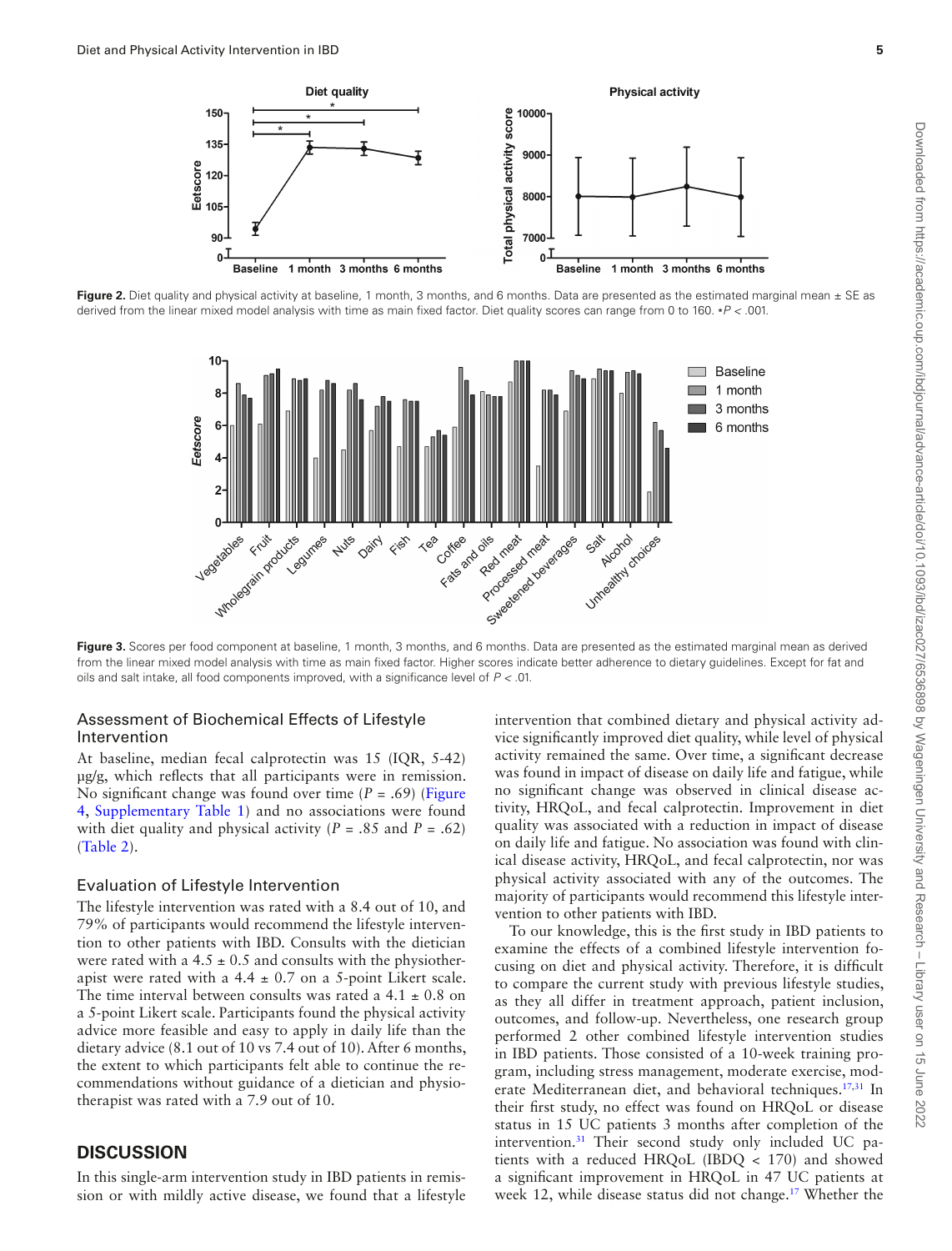

<span id="page-5-0"></span>Figure 4. Disease-related outcomes at baseline, 1 month, 3 months, and 6 months. Data are presented as the estimated marginal mean  $\pm$  SE as derived from the linear mixed model analysis with time as main fxed factor. ∗*P <* .05, ∗∗*P <* .01. Impact of disease on daily life scores can range from -80 to +22: higher scores represent less disabilities and thus less impact of disease on daily life. Fatigue scores can range from 0 to 120. Health-related quality-of-life (HRQoL) scores can range from 32 to 224. Fecal calprotectin (n = 24): statistical tests were performed on the log2 scale. Hereafter, data were back transformed for presentation in this figure. Median fecal calprotectin: baseline 15 (interquartile range [IQR], 5-42) µg/g, 3 months 18 (IQR, 8-31) µg/g, 6 months 12 ([IQR, 4-54) µg/g. CD, Crohn's disease; IBD-DI, Infammatory Bowel Disease Disability Index; IBD-F, Infammatory Bowel Disease Fatigue Scale; IBDQ, Infammatory Bowel Disease Questionnaire; P-HBI, patient Harvey Bradshaw index; P-SCCAI, patient Simple Clinical Colitis Activity Index; UC, ulcerative colitis.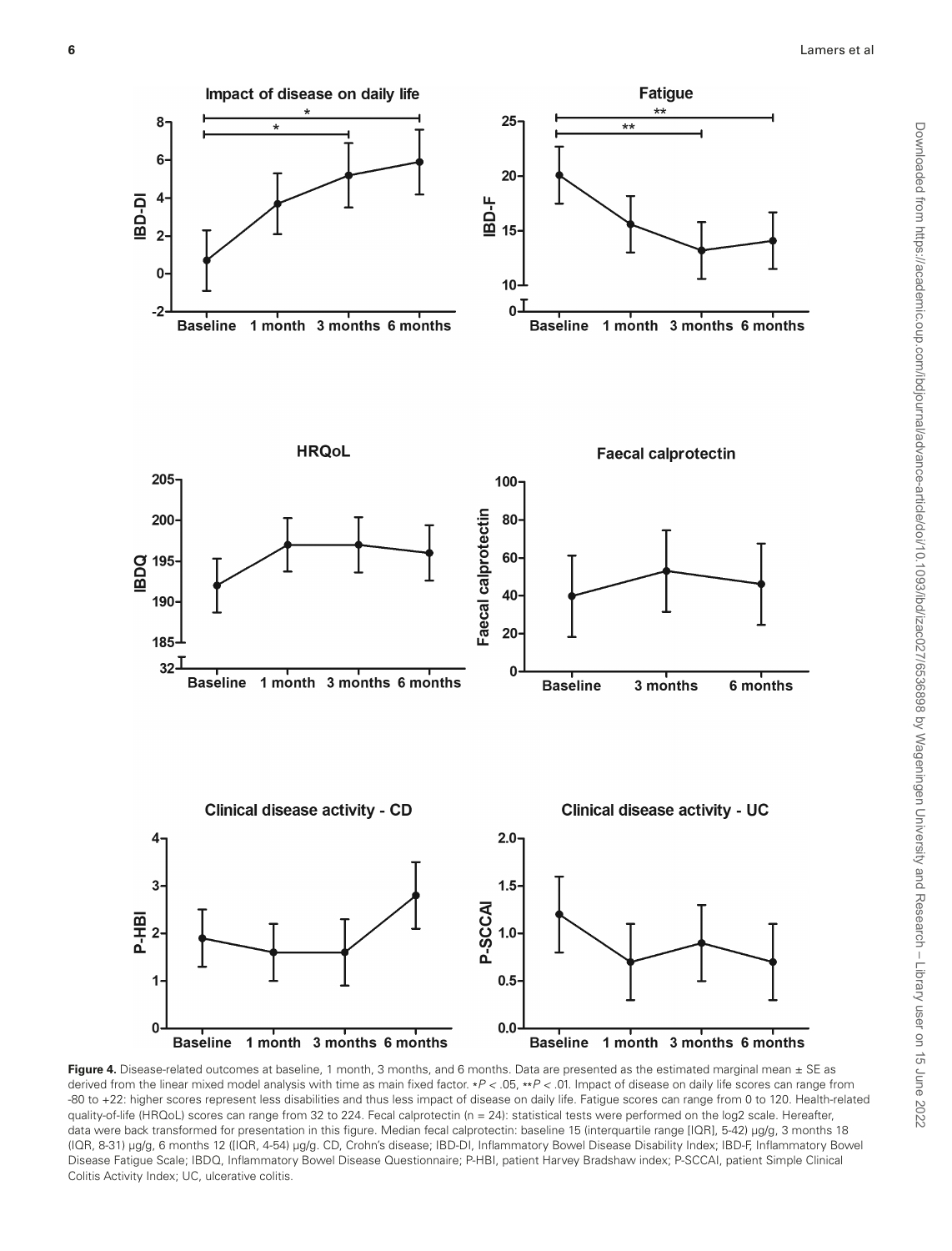<span id="page-6-0"></span>**Table 2.** Linear mixed model analysis of associations between lifestyle change and outcomes over time

|                                          | Diet Quality                    |         | Physical Activity <sup>a</sup> |         | Diet Quality + Physical Activity <sup>a</sup>      |         |
|------------------------------------------|---------------------------------|---------|--------------------------------|---------|----------------------------------------------------|---------|
|                                          | $\beta$ (95%CI)                 | P Value | $\beta$ (95%CI)                | P Value | $\beta$ (95%CI)                                    | P Value |
| Impact of disease on                     | $0.09(0.03 \text{ to } 0.15)$   | .003    | $0.02$ (-0.03 to 0.06)         | .49     | Diet quality: $0.09$ (0.04 to 0.15)                | .001    |
| daily life (IBD-DI)                      |                                 |         |                                |         | PA: 0.03 (-0.02 to 0.07)                           | .21     |
| Clinical disease activity                |                                 |         |                                |         |                                                    |         |
| $CD$ (P-HBI)                             | $0.004$ (-0.02 to 0.03)         | .75     | $-0.01$ ( $-0.03$ to $0.005$ ) | .16     | Diet quality: $-0.005$ ( $-0.03$ to 0.02)          | .74     |
|                                          |                                 |         |                                |         | PA: $-0.01$ $(-0.03$ to $0.005)$                   | .16     |
| UC (P-SCCAI)                             | $-0.009$ ( $-0.02$ to $0.005$ ) | .20     | $-0.008$ $(-0.02$ to $0.001)$  | .10     | Diet quality: $-0.008$ $(-0.02 \text{ to } 0.005)$ | .21     |
|                                          |                                 |         |                                |         | PA: -0.007 (-0.02 to 0.002)                        | .10     |
| Fatigue (IBD-F)                          | $-0.13$ $(-0.20$ to $-0.07)$    | $-.001$ | $-0.03$ ( $-0.09$ to 0.03)     | .35     | Diet quality: $-0.14$ ( $-0.20$ to $-0.07$ )       | $-.001$ |
|                                          |                                 |         |                                |         | PA: $-0.03$ $(-0.09$ to $0.02)$                    | .21     |
| Health-related quality<br>of life (IBDO) | $0.12$ (-0.01 to 0.24)          | .07     | $0.05$ (-0.04 to 0.14)         | .29     | Diet quality: 0.13 (-0.001 to 0.25)                | .05     |
|                                          |                                 |         |                                |         | PA: $0.06$ ( $-0.03$ to $0.15$ )                   | .20     |
| Fecal calprotectin (n)<br>$= 24$         | $-0.002$ $(-0.02$ to $0.02)$    | .85     | $-0.003$ $(-0.01$ to $0.01)$   | .62     | Diet quality: $-0.002$ ( $-0.02$ to 0.02)          | .81     |
|                                          |                                 |         |                                |         | PA: $-0.003$ $(-0.01$ to $0.01)$                   | .61     |

Data are tested by using linear mixed models with an identity covariance structure and indicating time as repeated measure. Impact of disease on daily life, disease activity, fatigue, health-related quality of life, and fecal calprotectin are dependent variables and diet quality and PA are added as fxed main covariates to the model.

Bold values are signifcant.

Abbreviations: CD, Crohn's disease; CI, confdence interval; IBD-DI, Infammatory Bowel Disease Disability Index; IBD-F, Infammatory Bowel Disease Fatigue Scale; IBDQ, Infammatory Bowel Disease Questionnaire; P-HBI, patient Harvey Bradshaw index; P-SCCAI, patient Simple Clinical Colitis Activity Index; PA, physical activity; UC, ulcerative colitis.

<span id="page-6-1"></span>a Per 100 points change in total physical activity score. .

intervention actually changed the lifestyle of these patients is unknown, as changes in diet and level of physical activity were not reported. In both studies, only patients in remission or with mildly active disease were included. As known from other studies, disease status at baseline clearly determines the room for improvement.[32-](#page-8-28)[34](#page-8-29) Also in our study, the participants were in remission or had only mildly active disease, which most likely explains the lack of an effect on clinical disease activity and fecal calprotectin because these were already low at baseline.

As shown in previous studies, exclusion of certain food components may reduce proinfammatory processes and thereby benefit IBD patients.<sup>[10](#page-8-5)[,11](#page-8-6)</sup> In our study, participants improved their diet quality and reduced the infammatory potential of their diet by increasing their intake of products high in anti-infammatory components, such as vegetables, fruit, whole-grain products, legumes, fsh, and nuts, while decreasing their intake of products high in proinfammatory components, such as red and processed meat, sweetened beverages, and alcohol. Adherence to such an anti-infammatory dietary pattern has the potential to prevent intestinal infammatory processes via the gut microbiome.<sup>35</sup> Moreover, it is associated with less infammation and a lower disease activity,<sup>36</sup> which is associated with a lower impact of disease.<sup>26</sup> Therefore, reduction of the infammatory potential of diet might have decreased the impact of disease on daily life and fatigue in our study population, as the improvement in diet quality was followed by improvement of those disease-related outcomes. Moreover, our intervention diet is not a restrictive exclusion diet but is in line with the general dietary guidelines on healthy eating[.18](#page-8-14) Therefore, the diet is more acceptable for patients, has a lower risk of nutritional defciencies and undernutrition, and also has broader health effects[.37](#page-8-32)

In contrast to the effect of our lifestyle intervention on diet quality, we found no improvement in level of physical activity. This may be explained by the limited room for improvement because a large percentage of participants already exercised regularly compared with another cohort of IBD patients.[38](#page-8-33) Another explanation for the lack of improvement in level of physical activity may be the COVID-19 pandemic.<sup>[39](#page-8-34)</sup> Participants reported that their possibilities to be physically active were restricted due to COVID-19 measures. Gyms and sports clubs were closed, so physical activity was generally limited to walking, cycling, running, and at-home resistance exercises. The level of physical activity might have improved if we had included supervised exercise training as was done in other physical activity interventions instead of only pro-viding participants with recommendations and examples.<sup>33,[34](#page-8-29)</sup> However, this is more difficult to implement in daily life and more expensive.

The evaluation revealed that participants were satisfed with the lifestyle intervention and would recommend it to other patients with IBD. Although we did not fnd changes in level of physical activity, participants found the physical activity advice more feasible and more easy to apply than the dietary advice. This can be explained by our study population already exercising regularly. Furthermore, diffculty to comply with the dietary advice may in part be explained by the social aspects of eating and drinking. Participants reported to experience diffculties with dietary adherence when going out for dinner or when having something to celebrate, as in those situations the consumed foods and drinks are generally not (fully) in line with dietary guidelines.

During the lifestyle intervention, the mean body mass index of our participants signifcantly decreased, which is likely the result of their healthier lifestyle. In addition to the benefts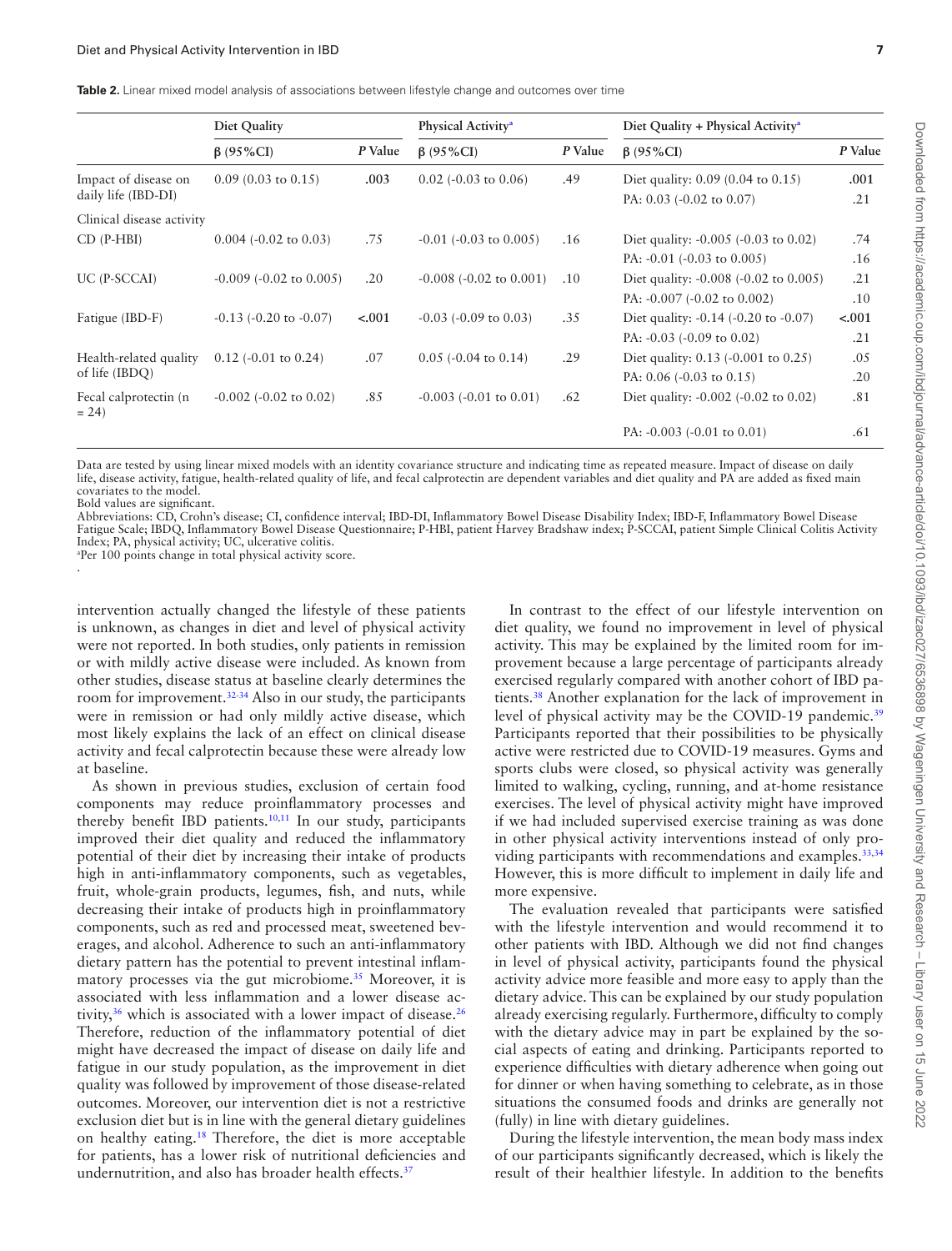of a reduced infammatory potential of diet, improvement in body mass index may further decrease low-grade infammation and is associated with broader health benefits.<sup>40</sup>

As mentioned previously, to our knowledge, this is the frst study in IBD patients to examine a combined lifestyle intervention focusing on diet and physical activity. Other strengths of this study are the follow-up of 6 months, the personalized approach, and the inclusion of a representative group of IBD patients including comparable numbers of CD and UC, males and females, and patients of all ages. This study also has limitations that should be considered. We did not include a control group because there is no ideal placebo treatment. Several types of control groups were considered, but all had their drawbacks leading to bias. As a result, we could not correct for natural changes over time and we could not determine whether diet quality solely improved because of our intervention or also as a result of dietary awareness. However, dietary awareness would also be a positive result of our intervention. Furthermore, participants may have given socially desirable answers to the diet and physical activity questionnaires. However, the fact that we found a change in diet quality but not in level of physical activity suggests that the degree of social desirability is limited. Nevertheless, memory bias and estimation error may still have occurred during completion of the diet and physical activity questionnaires.<sup>41</sup> Another limitation is that we only included patients in remission or with mildly active disease, as high disease activity would require more intense pharmacological treatment or even surgery, which would distort the results of lifestyle changes. In that case, we would not be able to distinguish between medication and lifestyle effects anymore. Also, we excluded patients with a stoma or pouch in situ, as these patients might have specifc dietary needs that may interfere with our dietary recommendations. As a result of this participant selection, our results cannot be extrapolated to the whole IBD population. It remains unknown whether patients with high disease activity would beneft from our lifestyle intervention. Finally, this study started just before the COVID-19 pandemic and fnished during the pandemic. COVID-19 measures not only restricted the possibilities to be physically active, but also limited social activities that might have led to an underestimation of social limitations because of IBD complaints. Moreover, we can speculate about the impact of psychosocial aspects, such as anxiety and depression, on our outcomes as a result of the pandemic.

## **Conclusions**

We found that a combined lifestyle intervention signifcantly improved diet quality. This improvement in diet quality was associated with a reduction in impact of disease on daily life and fatigue in patients with IBD in remission or with mildly active disease. The level of physical activity remained the same, and no associations with disease-related outcomes were found. This combined lifestyle intervention was mainly based on general dietary and physical activity guidelines meant for healthy adults. The study results suggest that these general guidelines, when actively supervised while applying, might also beneft IBD patients. To further support these fndings, future studies should be performed outside pandemic times to ensure representative daily life, in patients with a low

diet quality and level of physical activity, and in larger study populations.

## **Supplementary data**

Supplementary data is available at *Infammatory Bowel Diseases* online.

## **Acknowledgments**

The authors would like to thank all participants for taking part in this study. They also thank the secretaries and laboratory personnel for their organizational and practical support. A special thanks to Marloes Snijders for her help with participant recruitment and data collection, and to Mirjam Holverda and Irene Wittendorp-Essink for their dietetics and physiotherapy consultations. This study is registered on the Netherlands Trial Register (NL8267). A poster presentation of this study was given at the online European Crohn's and Colitis Organisation conference in July 2021.

## **Author Contributions**

C.R.L.: study concept and design, data acquisition, data analysis and interpretation, drafted manuscript. N.M.d.R.: study concept and design, data interpretation, critical revision of manuscript. H.H.H.: study concept and design, critical revision of manuscript. L.A.v.d.W.-K.: study concept and design, critical revision of manuscript. B.J.M.W.: study concept and design, critical revision of manuscript. All authors have read and approved the fnal manuscript.

## **Funding**

This work was supported by a grant from the Province of Gelderland as part of the EAT2MOVE project (proposal PS2014-49) and by a grant from the Nutrition and Healthcare Alliance.

## **Conficts of Interest**

The authors declare that they have no confict of interest.

## **Data Availability**

All data generated and/or analyzed during the current study are available from the corresponding author on reasonable request.

## **References**

- <span id="page-7-0"></span>1. Ng SC, Shi HY, Hamidi N, et al. Worldwide incidence and prevalence of infammatory bowel disease in the 21st century: a systematic review of population-based studies. *Lancet.* 2017;390(10114):2769– 2778.
- <span id="page-7-2"></span>2. Charlebois A, Rosenfeld G, Bressler B. The impact of dietary interventions on the symptoms of infammatory bowel disease: a systematic review. *Crit Rev Food Sci Nutr.* 2016;56(8):1370– 1378.
- <span id="page-7-1"></span>3. Engels M, Cross RK, Long MD. Exercise in patients with infammatory bowel diseases: current perspectives. *Clin Exp Gastroenterol.* 2018;11:1–11.